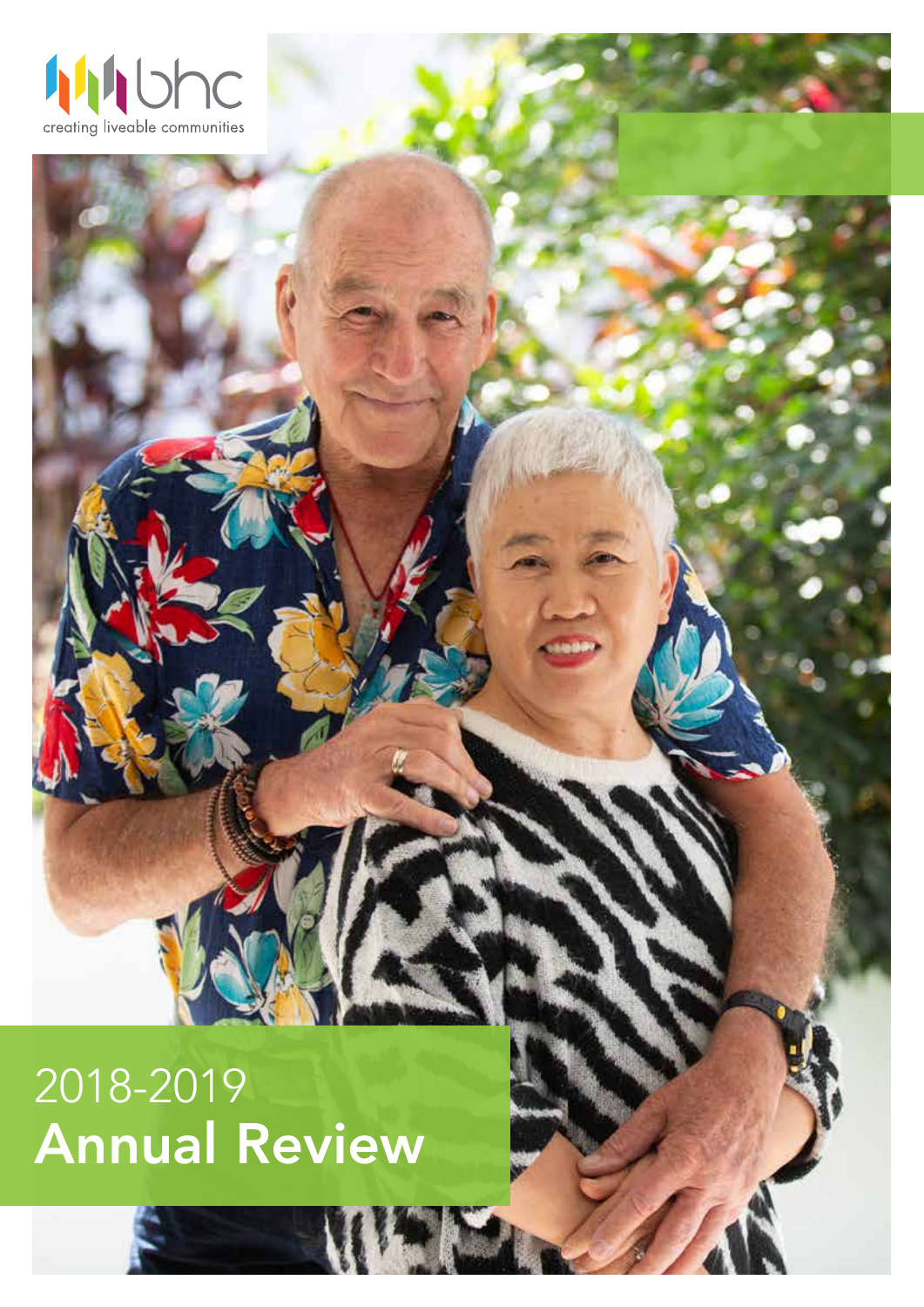We are excited to see our affordable retirement village, Arbor Sherwood, in its final stages of construction and almost ready for its new residents. Arbor Sherwood is the first development under BHC's expansion into the affordable retirement living market, with apartments offered at an affordable buy in price-point. The architecturally designed four-level development consists of 52 one and two-bedroom (plus study) apartments, constructed to Gold and Platinum Livable Housing Design Standard and providing a range of community facilities for residents to enjoy.

Stay tuned for a full update on Arbor Sherwood and its new residents in our 2019/20 Annual Review.

### UNDER CONSTRUCTION Arbor Sherwood

It is with great pleasure that I present to you BHC's Annual Review for 2018/2019. This year we farewelled outgoing CEO, Stuart Lummis. During his time as CEO Stuart brought extensive development experience, introduced some great commercial partnerships and oversaw the implementation of our new business areas, including our not-for-profit real estate agency Elevate Residential and Arbor Sherwood, our first affordable retirement offering. I'd like to take the opportunity on behalf of BHC and the Board, to thank Stuart for his contribution to BHC's mission of creating more affordable homes for Queenslanders in need of affordable housing.

> first residents to move in

Last year we were proud to announce that BHC had been successful in securing a \$28m funding deal under the Department of Housing and Public Works' Partnering for Growth initiative, that we will leverage to create an additional 682 affordable homes. The initiative contains a range of measures that will free up the community housing sector and support welltargeted growth, renewal and innovation in affordable housing. This will ultimately lead to more stable, affordable homes for Queenslanders, including people with disabilities, families, key workers, young people and seniors. We are proud to be the first community housing provider in Queensland to have secured a Partnering for Growth agreement, and we invite you to find out more about our five-year program on Page 3.

> We look forward to working with all our partners over the coming year, to create the very best housing opportunities for the Brisbane community.

During the first few months of 2019, we officially opened not one, but two new developments in the BHC portfolio, welcoming 48 new tenants into their new BHC homes. In March we opened Jingeri, our 10 unit complex at Glenalva Tce (Enoggera), with Member for Ferny Grove the Hon. Mark Furner.









· SHERWOOD

RETIREMENT VILLAGE

Jingeri was developed under the Queensland Government's Elderly Parent Carer Innovation Initiative, providing purpose-built accommodation for people living with a disability who were previously residing with elderly parents.

Soon after, we opened the doors to Benson Place in Springwood, specifically designed for seniors downsizing from their public housing properties in the Logan area. We were thrilled to have Minister for Housing and Public Works and Member for Springwood, the Hon. Mick de Brenni, officially open the 35-unit complex. Find out more about this development and its residents on Page 5.

Finally, I'd like to congratulate Rebecca Oelkers on her recent appointment as BHC's Chief Executive Officer. Rebecca has been the driving force behind many significant strategic growth and operational initiatives, having held various leadership roles within BHC for over 10 years. The Board and I have full confidence in Rebecca's ability to lead BHC into a new era of evolution, innovation and growth. The scale of need for affordable housing continues to increase and our sector needs leaders like Rebecca who are passionate about achieving lasting change and delivering better outcomes for the many Australians who still do not have a safe, affordable place to call home.

Thank you and I hope you enjoy this report.

le.pt-

Eloise Atkinson Independent Chair



### WELCOME From the Independent Chair

### arborsherwood.com.au



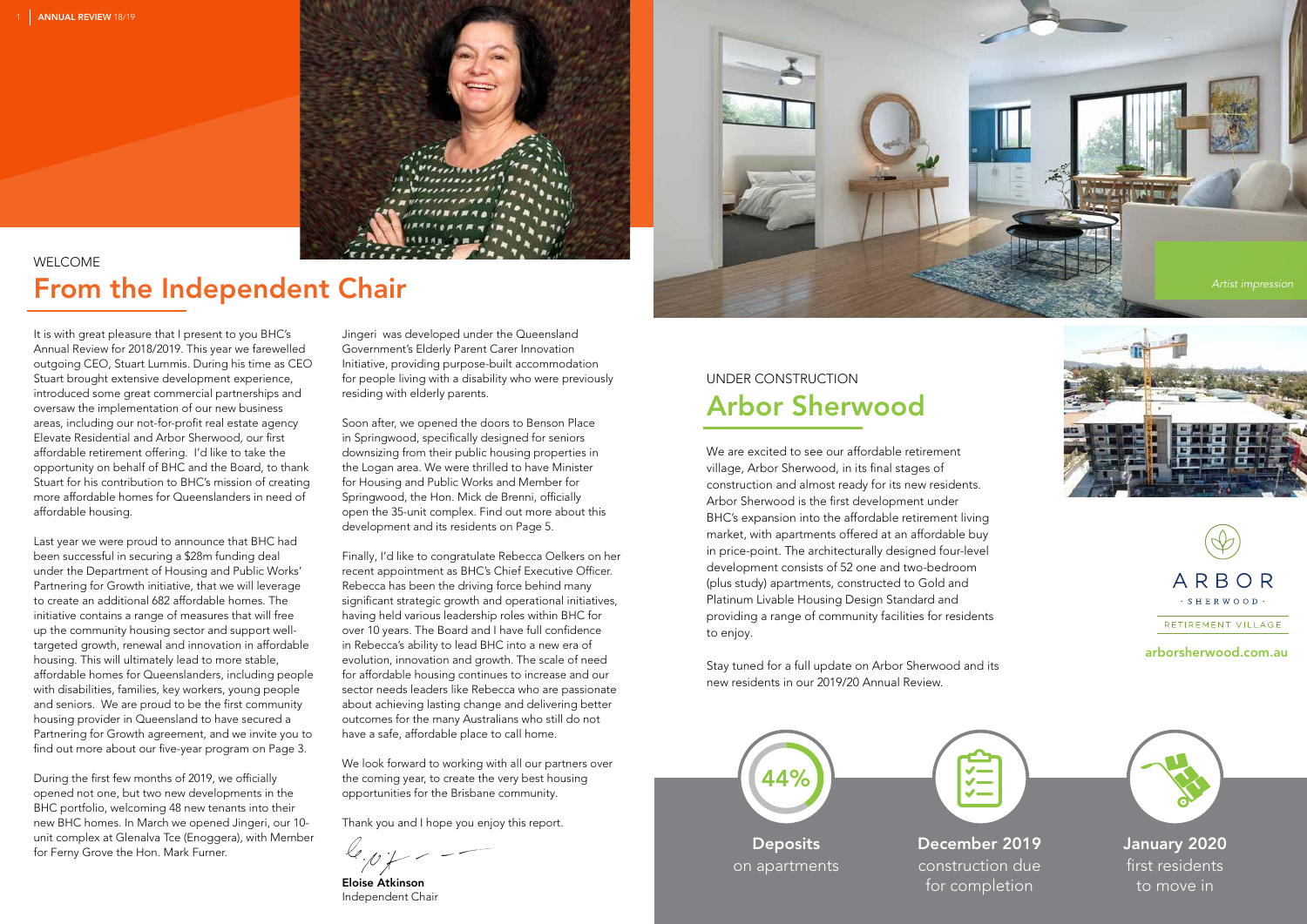#### PARTNERING FOR GROWTH

# Shaping the future of community housing delivery in Queensland

*Partnering for Growth* is the Queensland Government's commitment to create a new framework for social and affordable housing delivery, in collaboration with the community housing sector. The initiative is part of the Department of Housing and Public Works' *Queensland Housing Strategy 2017-2027*, unlocking \$2 billion of investment in the sector and creating a strong platform for growth and service enhancement. The partnership will see the implementation of modernised funding arrangements, assisting community housing providers to ramp up their delivery of new affordable homes for Queenslanders.



BHC was the first provider to reach an agreement under Partnering for Growth, securing a \$28m capital injection from the Department. BHC has leveraged the State's investment to create a \$55m development pipeline, with a commitment to securing further additional investment that, in total, will deliver 682 affordable homes over the next five years. Importantly, this pipeline will also stimulate ongoing economic activity for Queenslanders, delivering 2,450 jobs for the local community between 2019-2023.











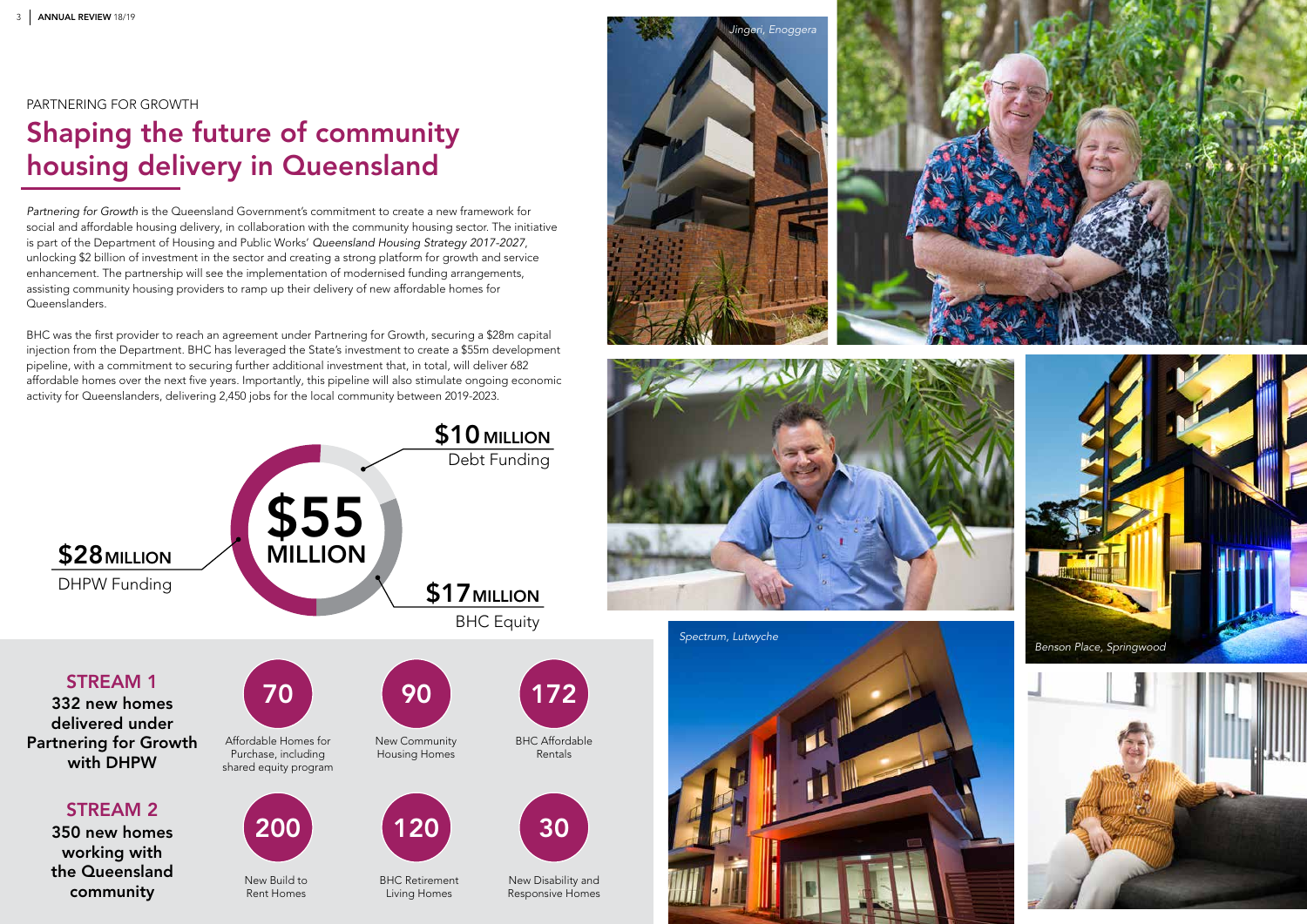### INTRODUCING Benson Place, Springwood

Completed in February 2019, Benson Place was developed in partnership with the Department of Housing and Public Works. This \$10.5m development delivers 35 one bedroom apartments with multipurpose room, built to Gold and Platinum Livable Housing Design Standard.

Benson Place is named after Colleen Benson, in recognition of her contributions over the past 27 years to the Springwood community through the local community centre, Logan East Community Neighbourhood Association Inc.

Benson Place offers seniors an opportunity to downsize from larger public housing properties in the local area to highly accessible, purpose-built residences. The location provides excellent access to both transport networks and local shops, as well as ensuring residents are in close proximity to a range of services and facilities which support independent living and integration within the community.

Within a few short months at Benson Place, the bonds between residents have grown and a strong, welcoming community has formed. The common room is now a hub for connection and a cuppa, with residents coming together often to share stories, support each other and enjoy one another's company. The sense of community and friendship amongst residents has truly made Benson Place a worthy namesake for Colleen Benson. BHC is proud that this development has not only provided a new place to live for its residents but most importantly, it has created a home.

66

We are more than happy with our new home, our only regret is that we should have moved sooner!



- Donald and Sandra, Springwood residents

- Amina, Springwood resident









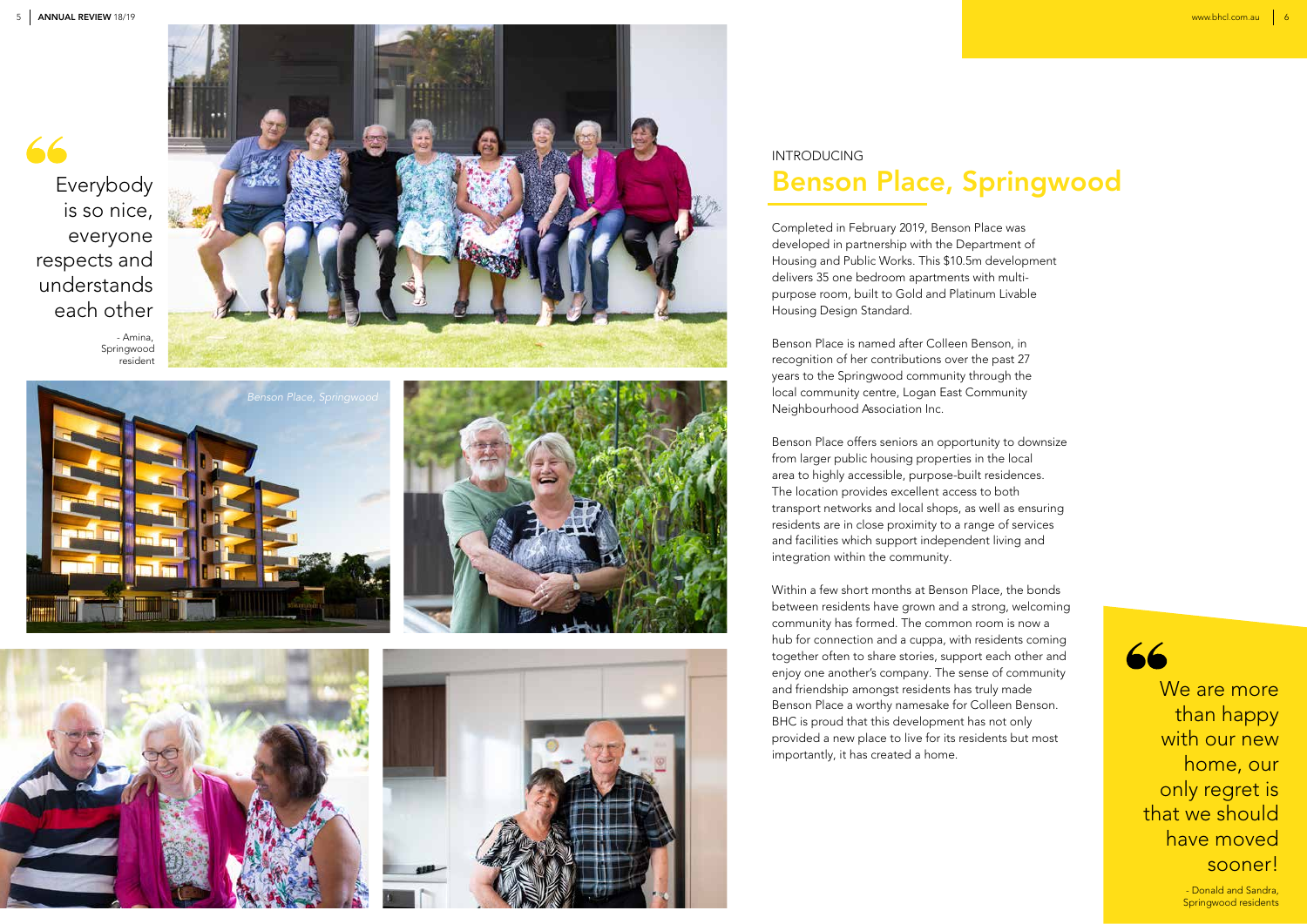BHC is audited by Grant Thornton Brisbane, 145 Ann Street, Brisbane Qld 4000

As a professional Quantity Surveying consultant Ben has worked within the construction industry for over 30 years. Ben is currently a Director of the Queensland consultancy firm Steele Wrobel, after many years working on a range of large-scale social infrastructure projects for Government and private enterprise. Ben has also held positions including that of chapter president for the Australian Institute of Quantity Surveyors. Ben is the Chair of BHC's Property Committee.

#### Ben Foster

Kirsty is Managing Director of Kelen Property. Previously CEO for the City of Brisbane Investment Corporation, Kirsty was responsible for its property development and investment strategies. Her property experience across both public and private sectors follows an early career in finance and business management roles. Kirsty is a member of the Queensland Divisional Council of the Property Council of Australia and a member of BHC's Property Committee.

#### Kirsty Smith

#### TOTAL RENTAL INCOME

#### John Gallimore

A long-time Partner in a leading law firm, John is now a Consultant to that firm and is a Board Member of Multicap. John is a former Board Member of Queensland Sudden Infant Death Research Foundation and has had various roles in the Anglican Church in Brisbane. John is a State Government appointed Director of BHC and is a member of BHC's Property and Audit & Risk Committees.

#### Eloise Atkinson - Independent Chair

Eloise is an architect with over 25 years' experience in the design of public and affordable housing, and education and has worked with clients in the Queensland Government, community organisations and private sector.

Eloise is the Independent Chair of BHC, contributing to the sector through research and advocacy and is a Churchill Fellow. In her role as Director of design practice Deicke Richards, her broad knowledge of housing and development models also contributes to the practice's work with commercial, not for profit and faith-based providers of aged care and seniors living.

### **BHC SKILL BASED** Board of Directors

Julie holds over 25 years' experience in leadership and organisational development, and education and training at both enterprise and government levels. Julie has successfully translated her skills to the community sector through her work as Founder and Interim Board Member of Under 1 Roof. Julie is the Chair of BHC's Tenancy Management Committee and a member of the Catalyst Board.



#### Julie Heckenberg

With over 30 years' experience in professional services as both a Finance Director and Chief Executive, Stuart has a wide array of skills in Finance, Administration and Business Management. Stuart is the Brisbane City Council appointed Director and is the Chair of BHC's Finance Committee and a member of the Audit & Risk Committee.

#### Stuart Gregory

Geoff is a Senior Research Fellow at the University of Southern Queensland's Institute for Resilient Regions, and an Adjunct Associate Professor at Griffith University and University of the Sunshine Coast. Geoff has 30 years' community-based research experience nationally and internationally in the housing, youth and health sectors. Geoff is a board director of the Australian National Development Index (ANDI) and Logan Child-Friendly Community Ltd, and is a member of BHC's Tenancy Management Committee.

#### Geoff Woolcock

Les is a retired Grant Thornton Partner with extensive involvement in not for profit organisations. At Grant Thornton, Les headed up Assurance Services and was the Office Managing Partner for five years.

Les has been a Director of various not for profits and contributed to the Professional Education program for the Australian Institute of Chartered Accountants. Les is Chair of BHC's Audit & Risk Committee and a member of the Finance Committee.

#### Les Jones



BHC continues to maintain a strong financial foundation through the ownership of more than 1,400 units with no debt.

Revenue for 2018/19 was \$25.1 million which was higher than the previous year and was primarily attributable to higher government grant revenue during the year. The higher rental revenue in 2018/19 was due to two projects that commenced tenanting during the period (Glenalva Terrace, Enoggera and Thornhill Street, Springwood). Expenses for 2018/19 were \$21.7m which was higher than the previous year, arising from the additional property costs with the two new projects together with increased fire safety compliance costs.

### 2018/19 Financial Operations Summary

During 2018/19 BHC invested over \$16 million in the construction of three new affordable housing developments, one of which (Hood Street, Sherwood) remains under construction with completion expected in December 2019.

BHC's AA- credit rating was reaffirmed by Standard and Poor's during the year. BHC will continue to explore alternative funding options to increase the supply of affordable housing, including potentially accessing long-term funding via the National Housing and Finance Investment Corporation's (NHFIC) new bond aggregator and also utilising BHC's existing bank debt facility.

| <b>Summary Statement of Financial</b> | 2018/19       | 2017/18     | 2016/17             |
|---------------------------------------|---------------|-------------|---------------------|
| Performance                           | <b>'000</b>   | <b>'000</b> | '000                |
| Revenue                               |               |             |                     |
| Rent                                  | \$            | \$          | $\sqrt{2}$          |
|                                       | 16,889        | 16,260      | 15,234              |
| Grants                                | \$            | \$          | \$                  |
|                                       | 6,988         | 4,172       | 1,031               |
| <b>Property Sales</b>                 |               |             | $\sqrt{2}$<br>3,859 |
| Other (Bank Interest & Sundry)        | \$            | \$          | \$                  |
|                                       | 1,195         | 1,143       | 1,192               |
| <b>Total Revenue</b>                  | \$            | \$          | $\frac{1}{2}$       |
|                                       | 25,072        | 21,575      | 21,316              |
| <b>Total Expenses</b>                 | \$            | \$          | \$                  |
|                                       | 21,678        | 19,982      | 23,648              |
| <b>Revaluation of Property Assets</b> | \$            | \$          | $$\mathfrak{s}$$    |
|                                       | 8,888         | 6,241       | 10,661              |
| Total Comprehensive Income            | \$            | \$          | \$                  |
|                                       | 12,281        | 7,835       | 8,329               |
| Cash at the end of the Financial Year | $\frac{1}{2}$ | $\sqrt{2}$  | $\sqrt{2}$          |
|                                       | 16,150        | 27,664      | 28,137              |
| <b>Total Assets</b>                   | \$349,263     | \$341,486   | \$335,088           |
| <b>Total Liabilities</b>              | \$            | \$          | $$\mathbb{S}$$      |
|                                       | 4,301         | 8,805       | 10,242              |
| <b>Total Equity</b>                   | \$344,962     | \$ 332,681  | \$ 324,846          |



John Gallimore, Stacey Ross, Ben Foster, Les Jones, Stuart Gregory FRONT (L-R): Julie Heckenberg, Eloise Atkinson, Kirsty Smith

Stacey is a Director and CEO of The Centre For Women & Co. specialising in domestic and family violence and women's wellbeing services. With over 19 years' experience in the community sector Stacey is passionate about community development at a grassroots level, she leads with integrity and has an endless desire to empower others to reach their full potential. Stacey is a State government appointed Director and is a member of BHC's Tenancy Management Committee.

#### Stacey Ross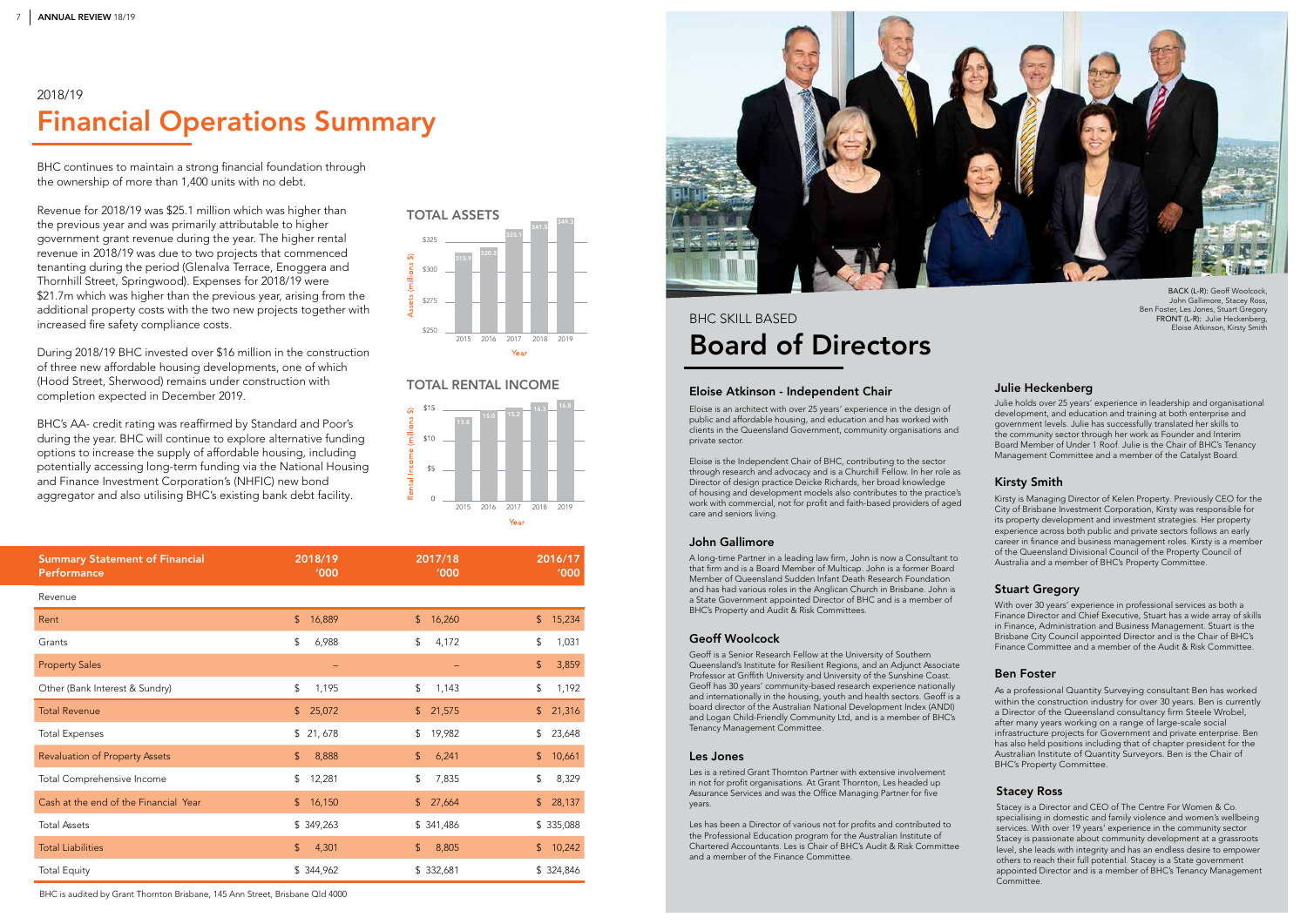

66 After three disappointing experiences with other agents, we listed our property with Elevate. Their proactive approach helped ensure that the property was quickly prepared and detailed for the new tenants.

- T. McKinnon, Landlord

- B. Murdoch, Landlord

TIHIII

 $1111$ 

*Elevate Residential is BHC's fully licenced real estate agency, offering sales and property management services across Brisbane. 100% of Elevate's profits are directed to BHC, to assist BHC to deliver its mission of Creating Homes, Empowering Lives, Enabling Transformation.*

The end of June 2019 marks almost one year since Elevate Residential opened its doors - and what a year it has been. Since welcoming Chris Meadmore (Principal Licensee) and Paige Browning (New Business Investment Manager) in 2018, Elevate Residential has been delivering outstanding property management and sales services for property owners across Brisbane.

### ELEVATE RESIDENTIAL Changing Brisbane Real Estate for Good

With an initial focus on property management, Chris and Paige carefully shaped the business from the ground up, with Elevate quickly becoming known to its growing client base for professionalism, integrity and results. A successful expansion into residential sales in the second half of the year enhanced the service offering for clients and brought additional revenue to the business, assisting with the first year financial results.

Elevate was fortunate this year to partner with creative agency *NickDidThis*, supercharging our branding and marketing strategy and developing a series of eye catching images that were used to communicate the Elevate difference in a campaign that aired across a variety of digital platforms online, and in locations across Brisbane.

Growth of both the sales and property management services will be the focus for the coming year, with the Elevate team and the broader BHC group continuing to build the profile of the business in the competitive real estate market and amongst property industry colleagues. Principal Licensee Chris Meadmore says "Elevate has achieved a fabulous first year result, with many, many happy clients, and a clear path for growth that will support the very best outcomes to be achieved for our property owners, and therefore for BHC and its tenants."



**FOR RENT** 

elevate

RESIDENTIAL

道理器

Paige Browning 0413 116 367

Real estate agents sidential.com.au